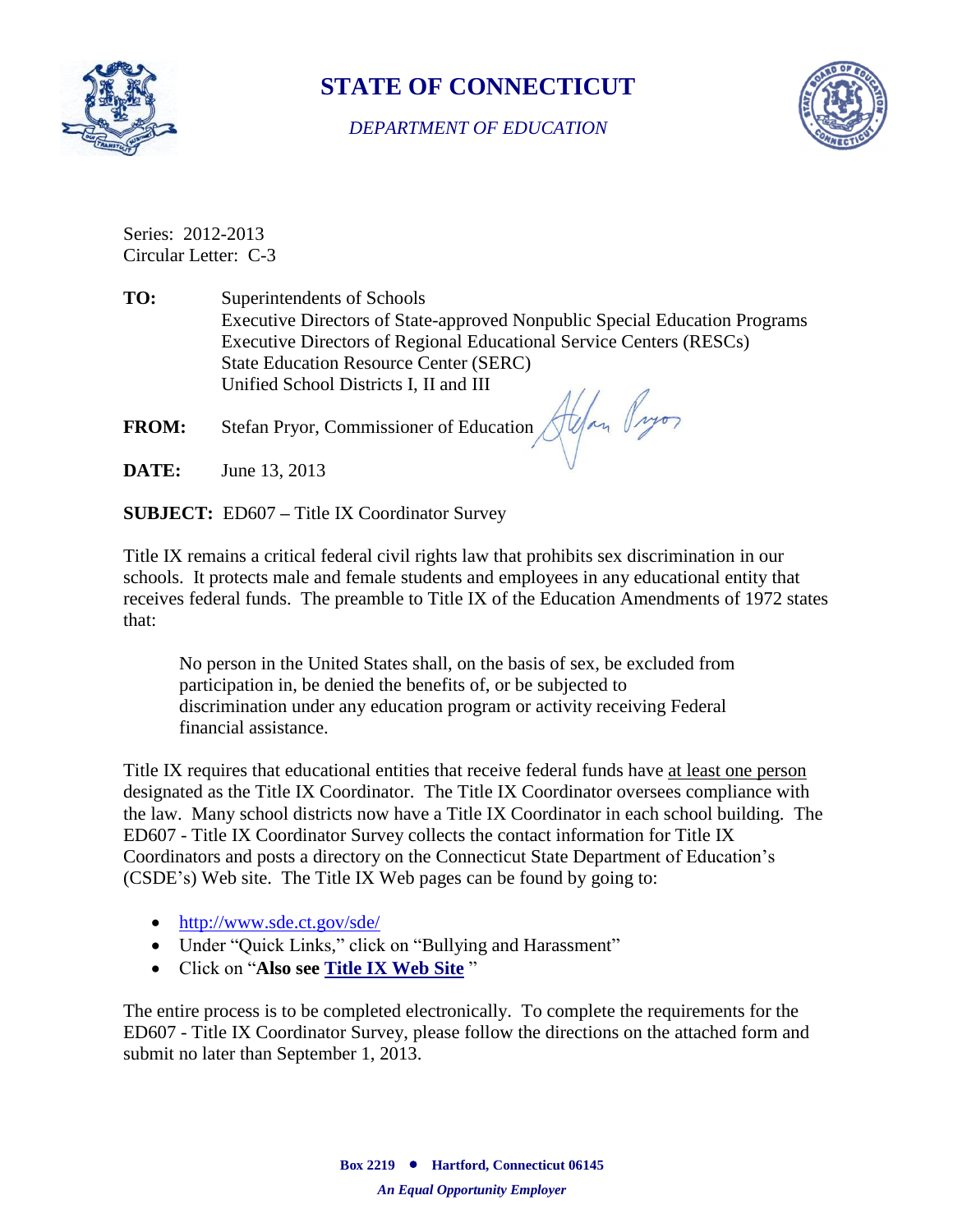ED607 - Title IX Coordinator Survey June 13, 2013 Page 2

Training for Title IX Coordinators will once again be offered this year. Announcements are forthcoming. There will be two types of day-long workshops: 1) Training for Title IX/Equity Coordinators; and 2) Conducting Investigations and Report Writing.

Finally, a reminder from the U.S. Department of Education's Office for Civil Rights (OCR) - In a "Dear Colleague" letter on Bullying and Harassment (October 26, 2010), OCR warns that school districts that fail to appropriately identify, thwart and remedy bullying and harassment risk violating federal civil rights laws and losing of federal funds.

"[S]ome student misconduct that falls under a school's anti-bullying policy also may trigger responsibilities under one or more of the federal antidiscrimination laws enforced by [OCR]."

If you have any questions, please contact Dr. William A. Howe, State Title IX Coordinator, at 860-713-6752 or via e-mail at [william.howe@ct.gov.](mailto:william.howe@ct.gov)

SP:wah Attachment